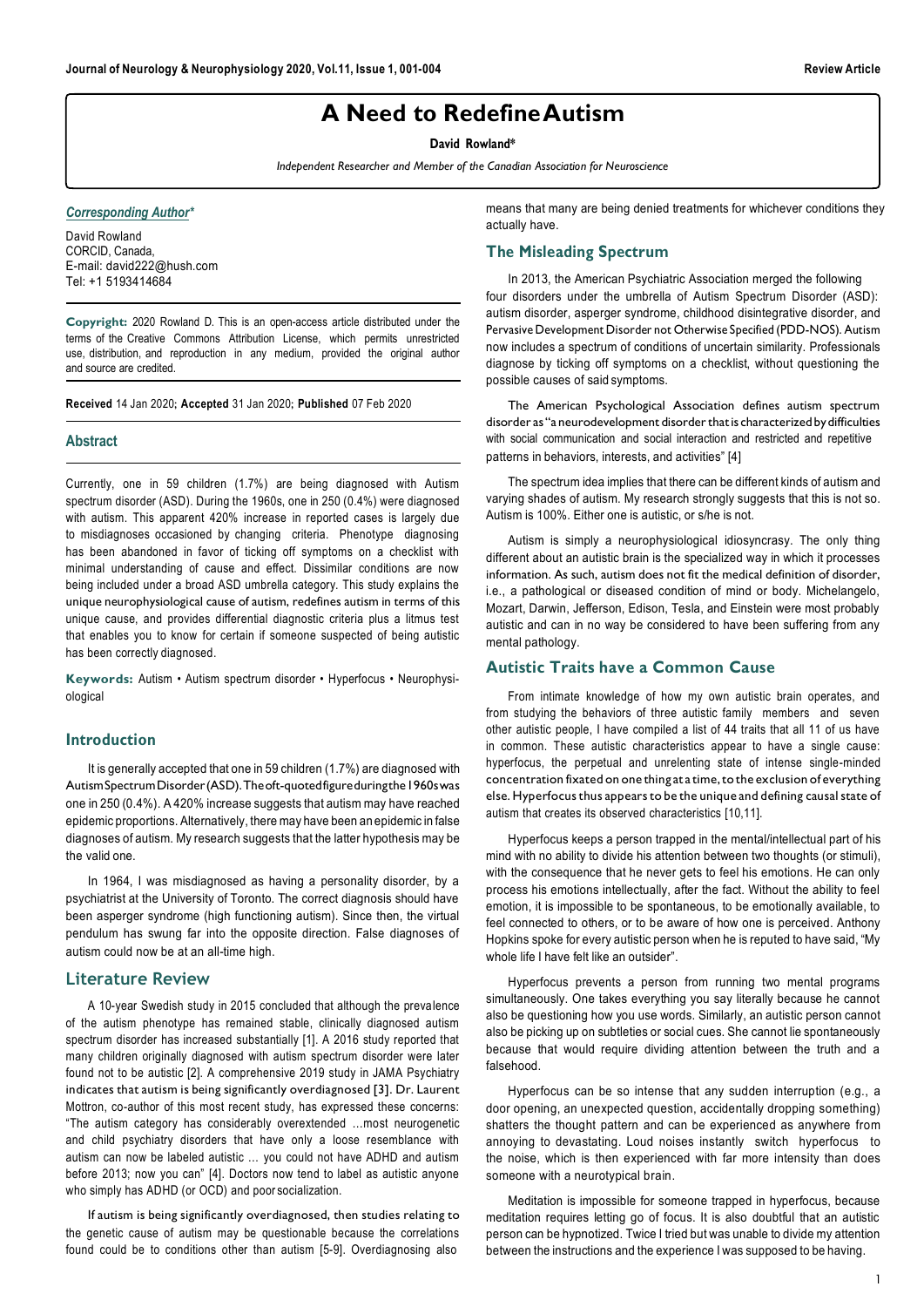# **Autistic Hyperfocus**

Hyperfocus is the unique and defining characteristic of autism that is responsible for all 44 of the documented traits listed below. Hyperfocus is the perpetual and unrelenting state of intense singleminded concentration fixated on one thing at a time, to the exclusion of everything else [10].

## **Mental traits**

- Perpetual hyperfocus: intense single-minded concentration
- Trapped in thoughts
- Mind always busy, tendency to overthink.
- Passionately pursues interests
- Amasses encyclopedic knowledge about areas of interest
- Self-awareness but no socialawareness
- Interruptions trigger agitation, confusion, or anxiety

### **Sensory overload**

- Hypersensitivity to noise and other sensory assaults
- Experiences anxiety from being mentally trapped in noise/assault
- Overwhelmed by overhearing unwanted conversations
- Frequently overwhelmed by too much information
- Coping with computers/electronics, filling in forms may cause anxiety
- Sensory overload makes it impossible to think or focus
- Has difficulty listening to radio or talking with others while driving

### **Emotional traits**

- Feels like an outsider
- Unable to feel emotion
- May have physiological responses instead of emotion
- Processes emotions intellectually
- Anxiety bypasses the intellect to warn of unprocessed emotions
- Incapable of experiencing fear
- Can be angry without knowing so
- Never (or rarely) cries or laughs; never has temper tantrums
- Cannot nurture self psychologically
- Needs to shrink from displays of emotion by others

## **Social traits**

- Lacks the innate motivation tosocialize
- Unaware of feelings, needs, and interests of others
- No awareness of how perceived by others
- Unaware of socially appropriate responses
- Doesn't get subtleties; unable to take hints.
- No awareness of flirting

## **In conversation**

- Takes everything literally
- Easier to monologue than dialogue
- Oblivious to motivations of others while they are speaking
- Doesn't pick up on sarcasm
- Misses social cues and nonverbal communication
- Participating in 3-way conversations may be overwhelming
- May have difficulty following topic changes

#### **In relationships**

- Understands what love is but cannot feel love
- Cannot be emotionally available to others
- Others cannot provide an emotional safety net

#### **Temperament**

- Innate forthrightness tends to scare others
- Never bored, always engaged in some mental activity
- Consistent to daily routines; agitated if the routine is disrupted
- Spontaneity not possible; activities need to be pre-planned
- Cannot lie spontaneously; can tell only premeditated lies

# **Neurophysiology of the Autistic Brain**

The neurological structure of the autistic brain is the same as for every other brain (Figure 1). What is different about the autistic brain is how it functions with respect to its neurophysiology.

The Cingulate Gyrus (CG) is that part of the brain which focuses attention. Dysfunction of the CG is the suspected cause of hyperfocus, the perpetual state ofintense single-minded concentration fixated on one thing at a time, to the exclusion of everything else.

The amygdala is the region of the brain which plays a central role in the expressing of emotions, especially fear. A dysfunctional CG prevents a person from feeling any emotion, with the result that the amygdala is virtually non-functioning. An autistic person typically never experiences fear.

The left frontal lobe is the intellectual, analytical, problem-solving part of the brain. The right frontal lobe is the emotional/creative processing part of the brain which plays a central role in spontaneity, social behavior, and nonverbal abilities. Some people are left-brain dominant while others are right brain dominant. Autistic people, however, are left brain exclusive.

The CG normally acts like an automatic transmission that seamlessly switches attention back and forth between the frontal lobes, as required. However, the dysfunctional CG in the autistic brain keeps the person permanently trapped in his/her left frontal lobe. Consequently, the autistic person can only process emotions intellectually.

The EEG neurofeedback I have done on the autistic brain reveals high alpha activity in both frontal lobes. In the neurotypical brain, however, alpha activity (8-12 Hz) is high only in the right frontal cortex, whereas the left frontal cortex reveals high beta activity (12.5-30 Hz). Dominant alpha frequencies in the autistic left brain are most probably compensating for the inability to access creativity from the right brain.

## **Neuropsychology of Autism**

Table 1 compares the neuropsychology of autism to two conditions with which it is often confused: Attention Deficit Hyperactivity Disorder (ADHD) and Obsessive-Compulsive Disorder (OCD). The confusing similarity between symptoms is what causes many cases of ADHD and OCD to be misdiagnosed as autism.

- The two crucial differences with respect to autism are:
- 1. hyperfocus; and
- 2. processing emotions intellectually.

# **Differential Diagnosis**

Differential diagnosisis distinguishing a specific condition from others that have similar clinical features. Based on similar behavior patterns, many with ADHD, OCD and even Post-traumatic stress disorder (PTSD) have been misdiagnosed as being autistic (Table 2). However, the neurophysiological differences between autism and such other conditions can be profound.

Both ADHD and OCD share a common trait, fickle focus, which is defined as intervals of intense mental fixation interspersed with episodes of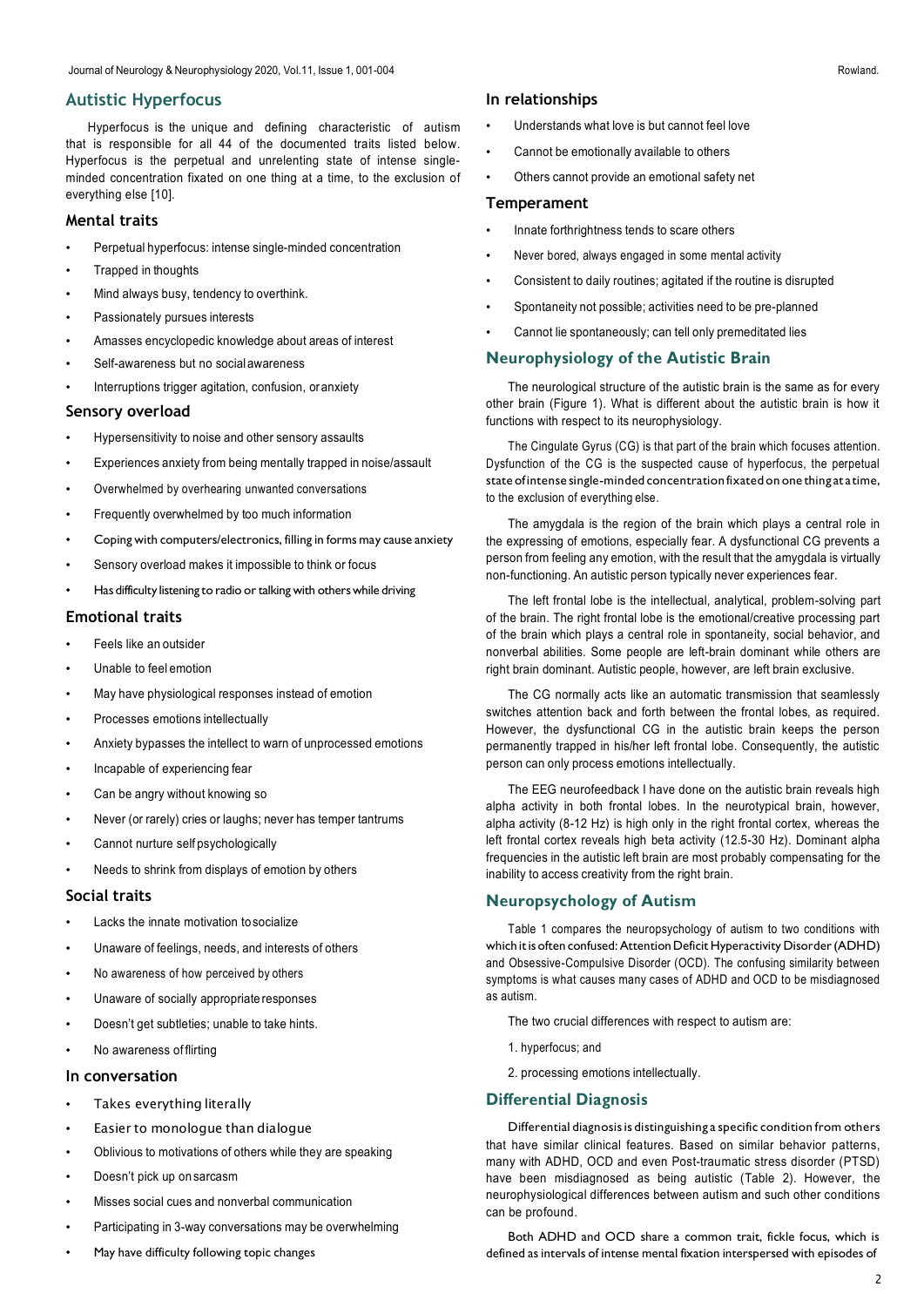

**Figure 1.** Neurological structure of the autistic brain (Source: nutritionreview.org).

distraction of impulsiveness. Fickle focus can look like hyperfocus that comes and goes; however, such is impossible because hyperfocus is perpetual and unrelenting. Autistic people never get any relief from their hyperfocus.

Because of the confusion between fickle focus and hyperfocus, many people with ADHD or OCD are misdiagnosed as being on the autism spectrum. Also, some who are truly autistic are given false multiple diagnoses that include either ADHD or OCD or both.

Autism appears to be entirely neurophysiological in origin. ADHD and OCD appear to be caused or aggravated by a biochemical imbalance of neurotransmitters. Low dopamine is suspected in ADHD and low serotonin suspected in OCD.

In both autism and PTSD, alpha frequencies predominate over beta in the left frontal lobe. In both cases, this phenomenon appears to substitute for being able to access alpha frequencies directly from the right frontal lobe. The difference is that in PTSD there is a psychological block to avoid remembering horrific emotional events normally accessed from the right frontal lobe, whereas the autistic person is incapable of accessing anything from his right frontal lobe.

A further difference is that PTSD responds to therapy whereas autism does not. No amount of counselling or behavior modification therapy can talk an autistic person out of hyperfocus.

# **Autism and Fear**

Hyperfocus prevents autistic people from being able to feel emotions as they happen. They can only process their emotions intellectually, after the fact, a process that can often take 24 hours. By the time an emotion has been processed, it is too late to have felt it.

Nature has programmed into every human being an automated fear response that warns of perceived threats or impending danger. Autistic people appear to be the only ones incapable of experiencing this fear response. If you encounter someone who has never felt fear of any kind, this person is most probably locked into autistic hyperfocus.

In every risky, dangerous or life-threatening situation, the autistic person is always focused on the event itself and incapable of feeling fear or even nervousness in that moment. In my entire life, including 17 years of experience in martial arts, I have never once felt fear of any kind.

Sometimes autistic people may intellectualize about fear, for example saying that after thinking about such-and-such decided it could be a scary thing. However, they are incapable of feeling fear.

## **Anxiety**

Anxiety is not fear. Anxiety is not a thing unto itself. It is simply a warning signal that bypasses the intellect to warn an autistic person of deep emotions that are being blocked from processing. In this sense, anxiety could be considered a safety net.

Whenever I feel anxiety, I stop, take a deep breath, and figure out which emotion is struggling to be acknowledged. Sometimes this involves deduction or running down a mental checklist. As soon as the emotion is named, the anxiety immediately stops.

## **The Litmus Test**

Hyperfocus is the unique and defining causal state of autism that creates its observed characteristics. Hyperfocus prevents someone from dividing attention between two thought patterns or two stimuli at the same time. An autistic person talking to you is incapable of feeling any emotion in that moment. The surest way to find out if someone is autistic is to ask these five questions, to which you will receive the following responses.

| How often do you cry?           | "never" or "rarely"                    |
|---------------------------------|----------------------------------------|
| How often do you laugh?         | "never" or "rarely"                    |
| What are you afraid of?         | "nothing" or an intellectual<br>answer |
| What are you feeling right now? | "nothing" or an intellectual<br>answer |
| Do you ever get bored?          | "never"                                |

Example of an intellectualanswer:

"No, I'm not angry. That wouldn't be logical."

Anyone who answers all five questions as above is autistic. Anyone who answers four or fewer as above is not autistic.

Note: If the person answers the third question with a phobia (e.g., of heights), then re-ask the question this way, "Aside from this phobia, do you normally experience fear of any kind?"

#### **Intensity of Autism**

The autismspectrumidea is counterproductiveand needs tobe scrapped. This erroneous concept has been a major contributor to the epidemic of false diagnoses of autism.

Autism does not belong on any spectrum. There is only one kind of autism, not several. There are neither shades of autism, nor any such thing as autistic tendencies. Autism is 100%. Either one is autistic, or s/he is not. There is no middle ground.

The only variable within autism is the intensity with which hyperfocus is experienced. Low functioning autistic people experience hyperfocus with high intensity. High functioning autistic people (e.g., those with Asperger syndrome) experience hyperfocus less intensely. If a visual model would be helpful, then it needs to be a vertical bar chart rising from greatest intensity (lowest functioning) at the bottom to least intensity (highest functioning) at the top.